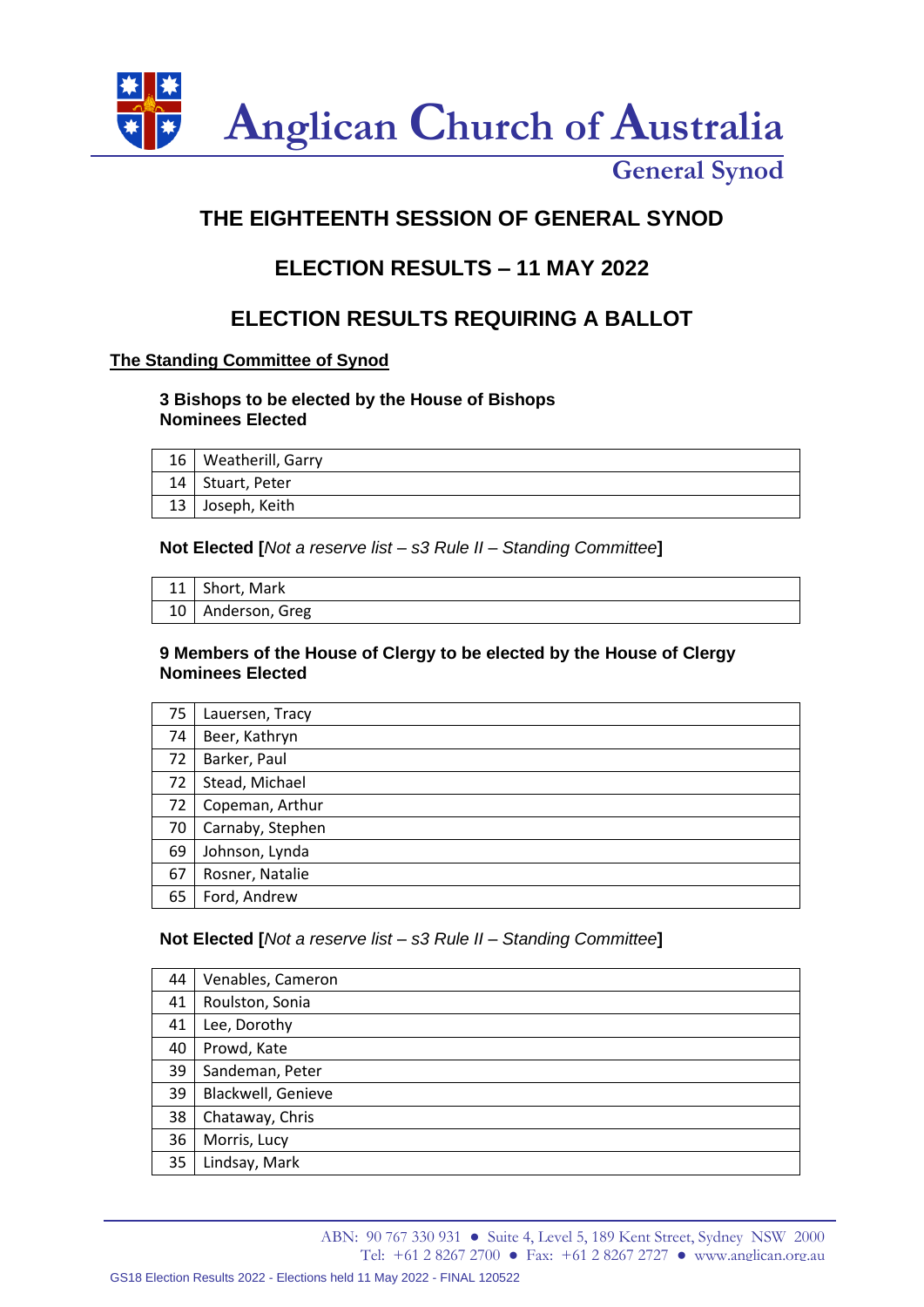## **The Standing Committee of Synod**

## **9 Members of the House of Laity to be elected by the House of Laity Nominees Elected**

| 110 | Mullins, Debra        |
|-----|-----------------------|
| 71  | Sowada, Karin         |
| 69  | Meek, Michael         |
| 65  | Arnold-Moore, Timothy |
| 65  | Huang, Seak-King      |
| 65  | Tong, Robert          |
| 65  | Collins, Carine       |
| 63  | McLean, Fiona         |
| 59  | Harris, Khim          |

## **Not Elected [***Not a reserve list – s3 Rule II – Standing Committee***]**

| 49             | Tan, Carolyn    |
|----------------|-----------------|
| 47             | Mills, Audrey   |
| 46             | Beagley, Leanne |
| 44             | Barker, Renae   |
| 44             | Stephens, Keith |
| 42             | Shand, Michael  |
| 39             | Burt, Sally     |
| 35             | Reilly, Colin   |
| $\overline{3}$ | Reid, Timothy*  |

\*Candidate withdrew from the ballot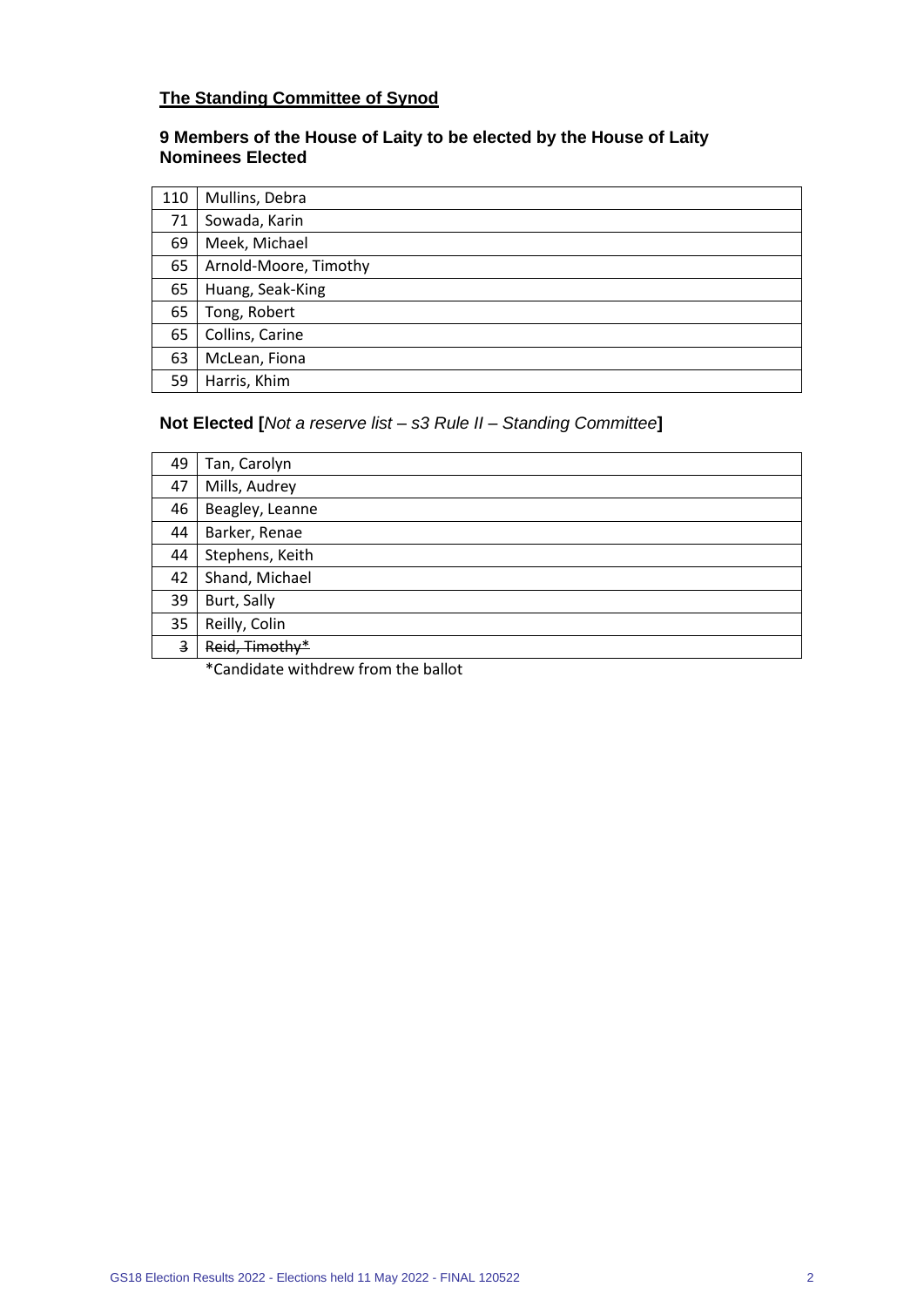### **Panels of Electors of the Primate**

#### **16 Members of the clergy to be elected by the House of Clergy Elected to the Panel**

### **12 Panel Members [***s6 Primate Canon 1985***]**

*Order of members with an equality of votes was confirmed by drawing by lot*  **[***s5(4) Primate Canon 1985***]**

| 78 | Lauersen, Tracy       |
|----|-----------------------|
| 75 | Copeman, Arthur       |
| 74 | Beer, Kathryn         |
| 72 | Stead, Michael        |
| 70 | Johnson, Lynda        |
| 69 | Hercott, Jennifer     |
| 69 | Fortescue, Nigel      |
| 69 | Holgate, Katrina      |
| 69 | Hale, Stephen         |
| 69 | Henderson-Brooks, Tom |
| 68 | Treweek, Danielle     |
| 68 | Ford, Andrew          |

#### **4 panel members elected as a Reserve [***s8(1) Primate Canon 1985***]**

| 68   Thompson, Mark     |
|-------------------------|
| 67   Nicholson, Ross    |
| 66   Pears, Christopher |
| 66   Fogo, Tim          |

## **Not Elected**

| 40 | Prowd, Kate          |
|----|----------------------|
| 39 | Roundhill, John      |
| 39 | Sandeman, Peter      |
| 39 | Greaves, Jeremy      |
| 38 | Anstey, Matthew      |
| 38 | Wilmot, Katherine    |
| 36 | Smith, Elizabeth     |
| 36 | Bowyer, Katherine    |
| 35 | Derrenbacker, Robert |
| 35 | Catt, Peter          |
| 34 | Mathieson, Ruth      |
| 34 | Brighton, Wayne      |
| 33 | Murry, Charles       |
| 33 | Terpstra, Keren      |
| 32 | Grimmett, Suzanne    |
| 30 | Ross, Alexander      |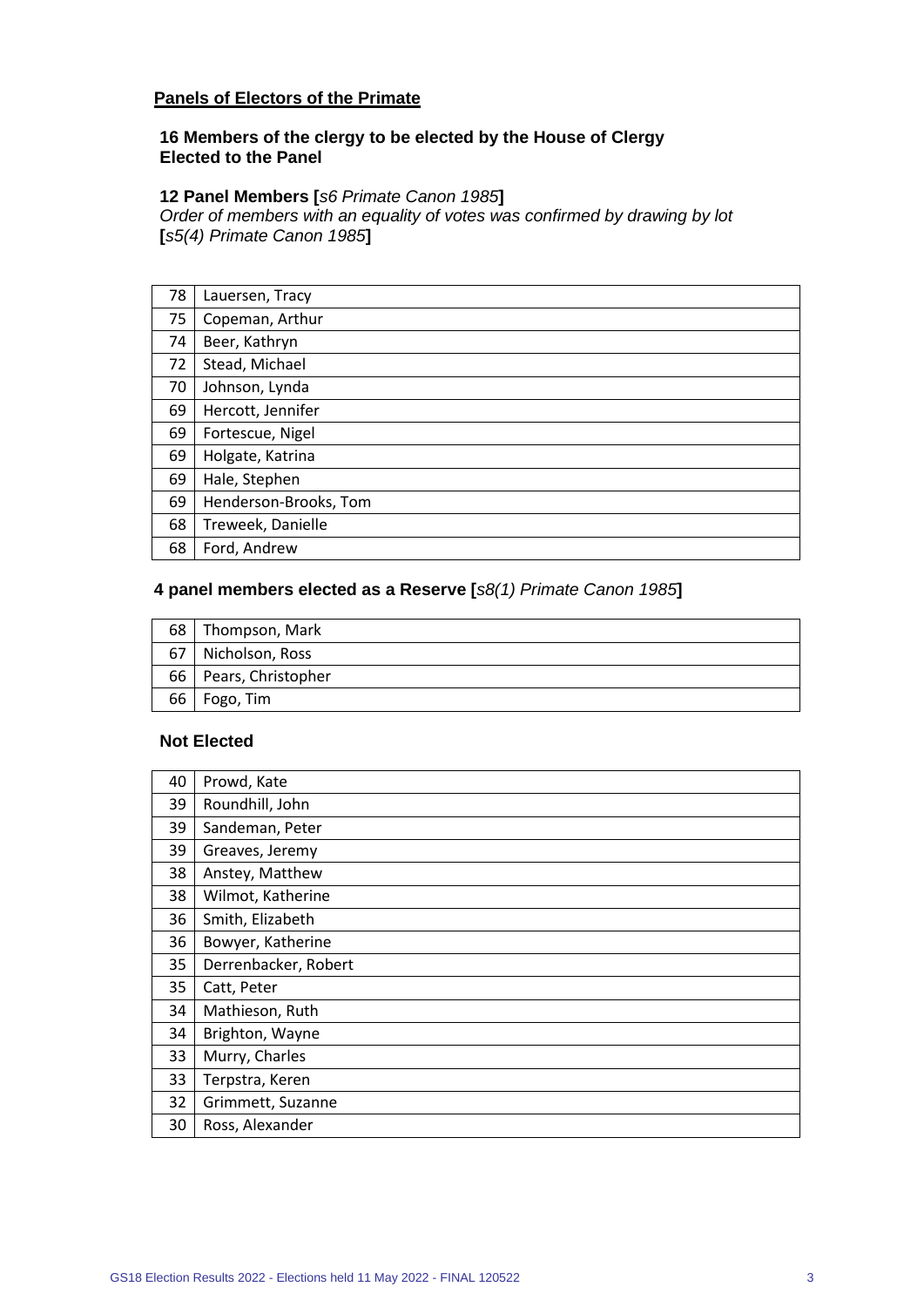## **Panels of Electors of the Primate**

### **16 Members of the laity to be elected by the House of Laity Elected to the Panel**

#### **12 Panel Members [***s6 Primate Canon 1985***]**

| 74 | Sowada, Karin         |
|----|-----------------------|
| 71 | Bassett, Thomas       |
| 69 | George, Jennifer      |
| 67 | Smith, Claire         |
| 67 | McGhie, Timothy       |
| 67 | Milner, Alexander     |
| 67 | Collins, Carine       |
| 67 | Tong, Robert          |
| 65 | Harris, Khim          |
| 65 | Tong, Michael         |
| 64 | Cooper-Clarke, Denise |
| 64 | Southwell, Stuart     |

### **4 panel members elected as a Reserve [***s8(1) Primate Canon 1985***]**

*Order of reserves drawn by lot following confirmation of the Panel* **[***s5(4) Primate Canon 1985***]**

|    | 63   Lauchland, Kay  |
|----|----------------------|
|    | 63   Streeter, Mark  |
|    | 62   Chapman, Stacey |
| 62 | McLean, Fiona        |

#### **Not Elected.**

| 49 | Mullins, Debra   |
|----|------------------|
| 48 | Mills, Audrey    |
| 47 | Tan, Carolyn     |
| 46 | Beagley, Leanne  |
| 45 | Gibson, Ian      |
| 45 | Shand, Michael   |
| 43 | Fordham, Robert  |
| 42 | Sherlock, Peter  |
| 42 | Stephens, Keith  |
| 41 | Ross-Adjie, Eric |
| 40 | Reid, Timothy    |
| 39 | Gallimore, Alan  |
| 39 | Nadge, Ann       |
| 38 | Burt, Sally      |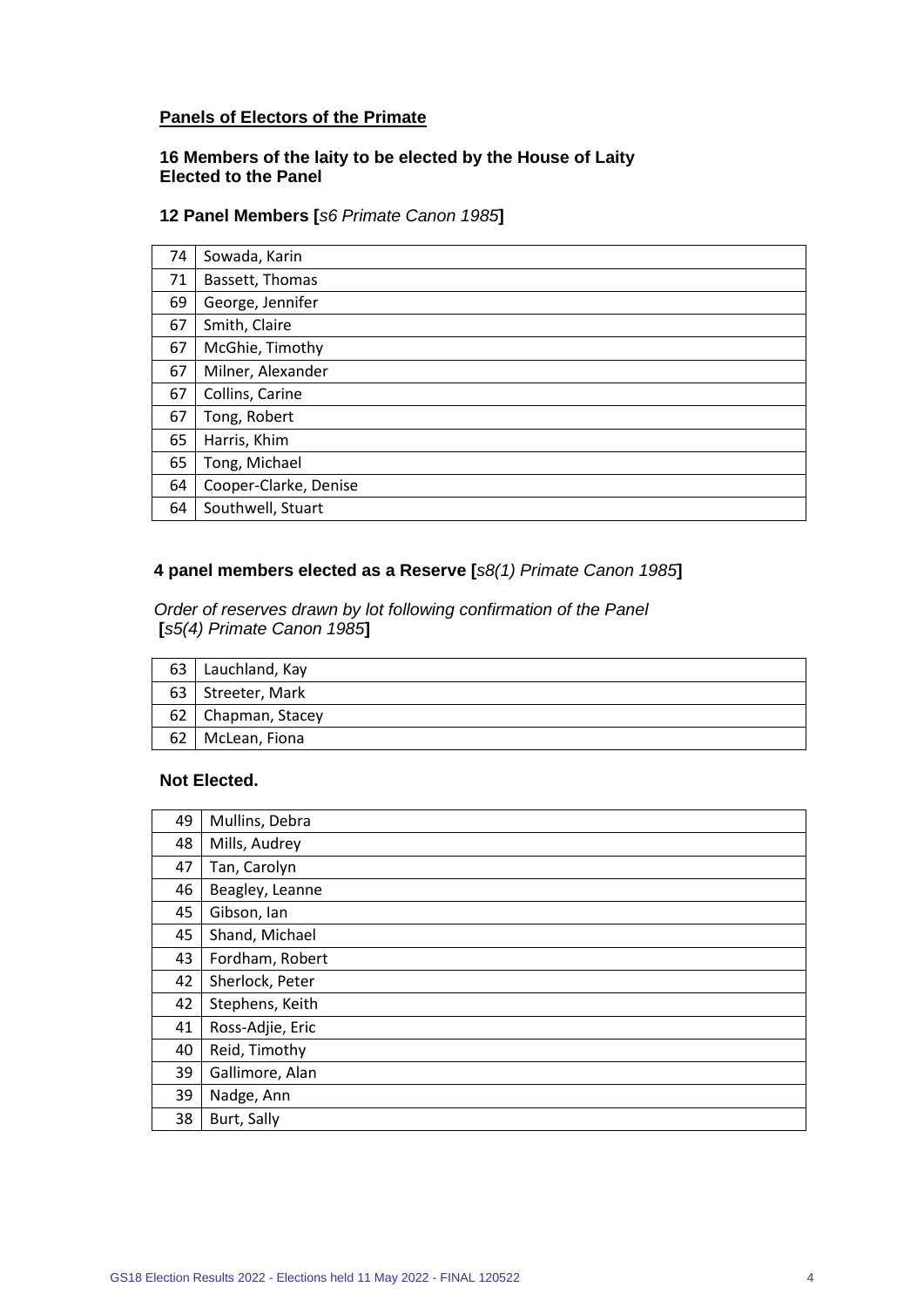#### **Long Service Leave Board**

**1 Member of the House of Clergy to be elected by the House of Clergy Nominee Elected**

|  | 62 Roberts, Simon |
|--|-------------------|
|--|-------------------|

#### **Not Elected**

#### **2 Lay Members of the Church to be elected by the House of Laity Nominees Elected**

| 80   Thomson, Allan  |
|----------------------|
| 63 Zamagias, Leeanne |

#### **Not Elected**

| 41   Stephens, Keith |
|----------------------|
| 36 Jarvis, Peter     |

#### **Defence Force Board**

*At least one member of the clergy at the time of election is rendering or has previously rendered service as a reserve chaplain in the Australian Defence Force.*

**3 Members of the clergy to be elected by the House of Clergy and the House of Laity voting together Nominees Elected**

| 133   Wynn-Jones, Catherine |
|-----------------------------|
| 125   Nixon, Andrew         |
| 124   Pearson, Lynette      |

#### **Not Elected**

| 86   | Joseph, Keith   |
|------|-----------------|
| 80 I | Mathieson, Ruth |
| 62   | Johnson, Martin |

#### **3 Lay Persons**

**to be elected by the House of Clergy and the House of Laity voting together**

| $132$ Best, Megan   |
|---------------------|
| 132   Tong, Michael |
| 131   Francis, Mark |

#### **Not Elected**

|      | 76 Nadge, Ann     |
|------|-------------------|
| 69 I | Waddell, James    |
| 66 I | Turnbull, Richard |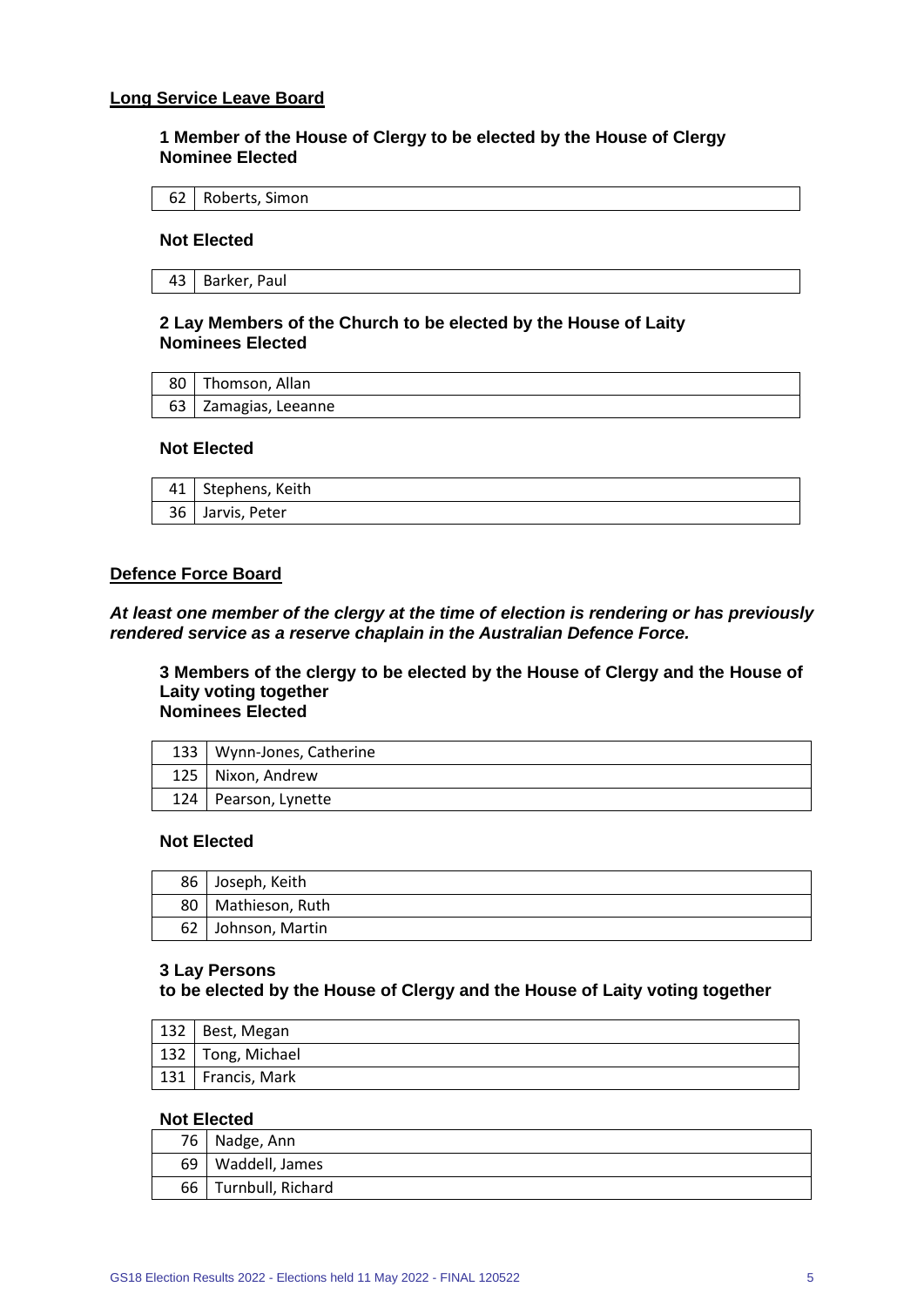## **The Board of Assessors (Appellate Tribunal)**

## **7 Priests to be elected by the Synod as a whole**

| 160 | Firth, Gillian    |
|-----|-------------------|
| 143 | Hercott, Jennifer |
| 141 | Thompson, Mark    |
| 137 | Smith, Katherine  |
| 135 | Kuan, Wei-Han     |
| 129 | Judd, Andrew      |
| 128 | Windsor, Lionel   |

### **Not Elected**

| 92 | Smith, Elizabeth  |
|----|-------------------|
| 91 | Bowyer, Katherine |
| 89 | Mathieson, Ruth   |
| 87 | Anstey, Matthew   |
| 83 | Joseph, Victor    |
| 79 | Ross, Alexander   |

 $M$ 

Anne Hywood Date: 12/05/2022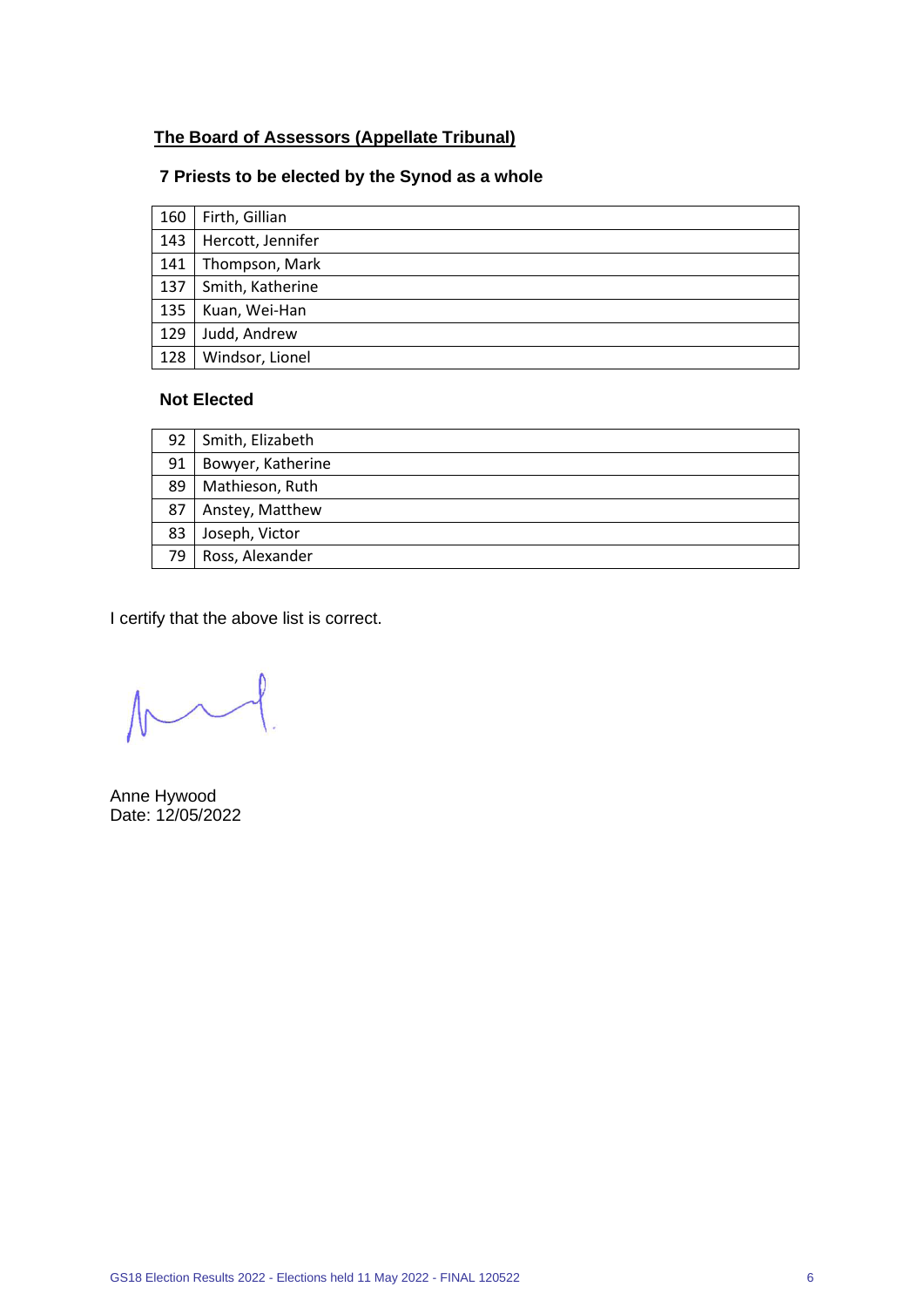

# **THE EIGHTEENTH SESSION OF GENERAL SYNOD**

## **ELECTIONS RESULTS – 11 MAY 2022**

## **ELECTION RESULTS WITHOUT NEED OF A BALLOT**

## **Long Service Leave Board**

**1 Member of the House of Bishops to be elected by the House of Bishops** No nominations received.

Anne Hywood Date : 12/05/2022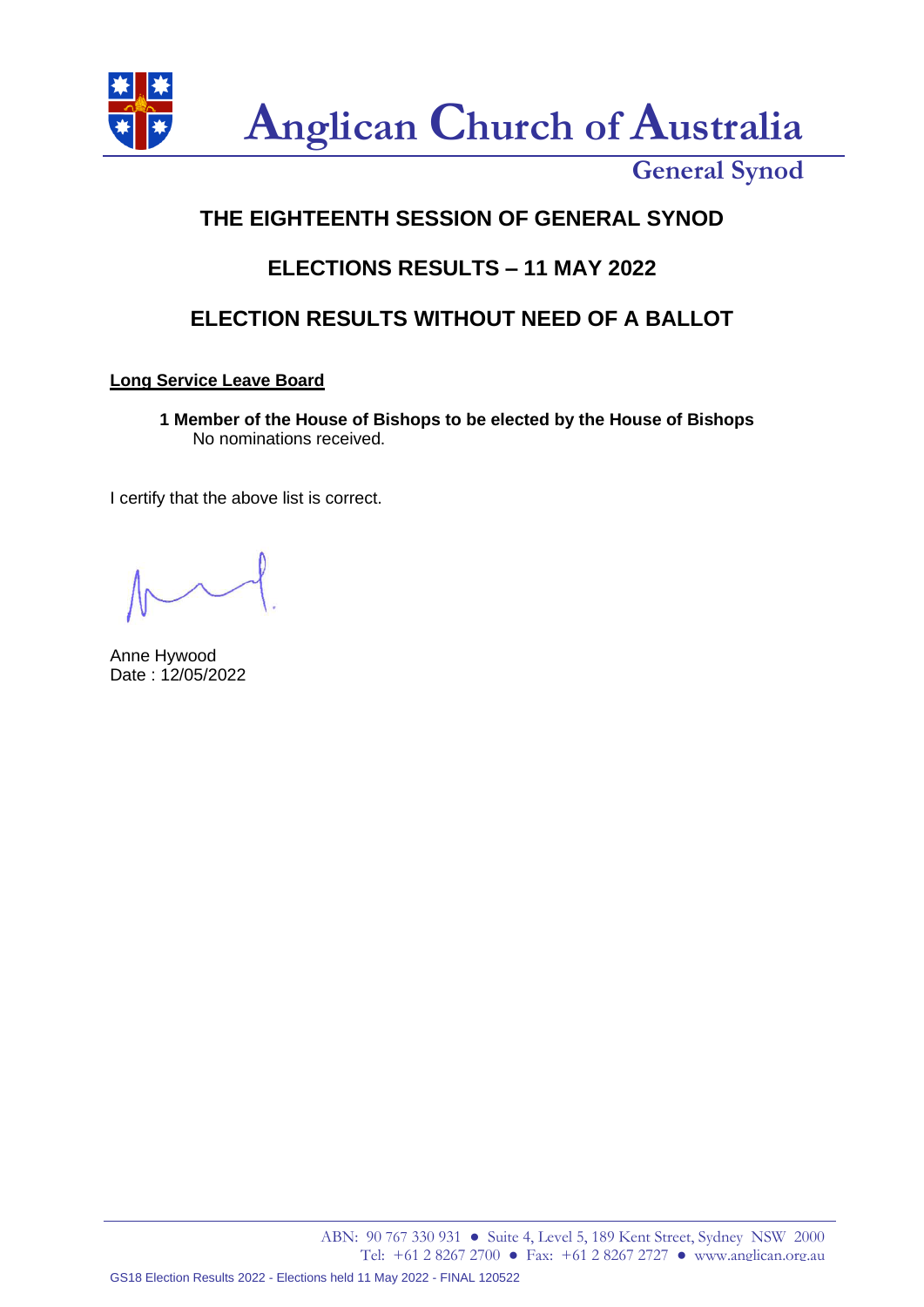

# **THE EIGHTEENTH SESSION OF GENERAL SYNOD**

## **ELECTION RESULTS – 12 MAY 2022**

## **ELECTION RESULTS REQUIRING A BALLOT**

## **The Appellate Tribunal – Members – Diocesan Bishop**

**1 Diocesan Bishop to be elected by the House of Clergy Nominee Elected**

| 62   Raffel, Kanishka |
|-----------------------|
|                       |

### **Not Elected**

34 | Treloar, Richard

## **The Appellate Tribunal – Reserve List – Diocesan Bishops**

#### **2 Diocesan Bishops to be elected by the three houses of the General Synod voting together Nominees Elected**

| 139   Anderson, Greg |
|----------------------|
| 132   Calder, Mark   |

### **Not Elected**

| 88   Freier, Philip |
|---------------------|
| 82 Joseph, Keith    |

### **The Appellate Tribunal – Members - Lay**

### **2 Lay persons to be nominated by the House of Laity Nominee Elected**

| 97 | Mullins, Debra |
|----|----------------|
| 63 | Meek, Michael  |

### **Not Elected**

| 34   Shand, Michael |  |
|---------------------|--|
|---------------------|--|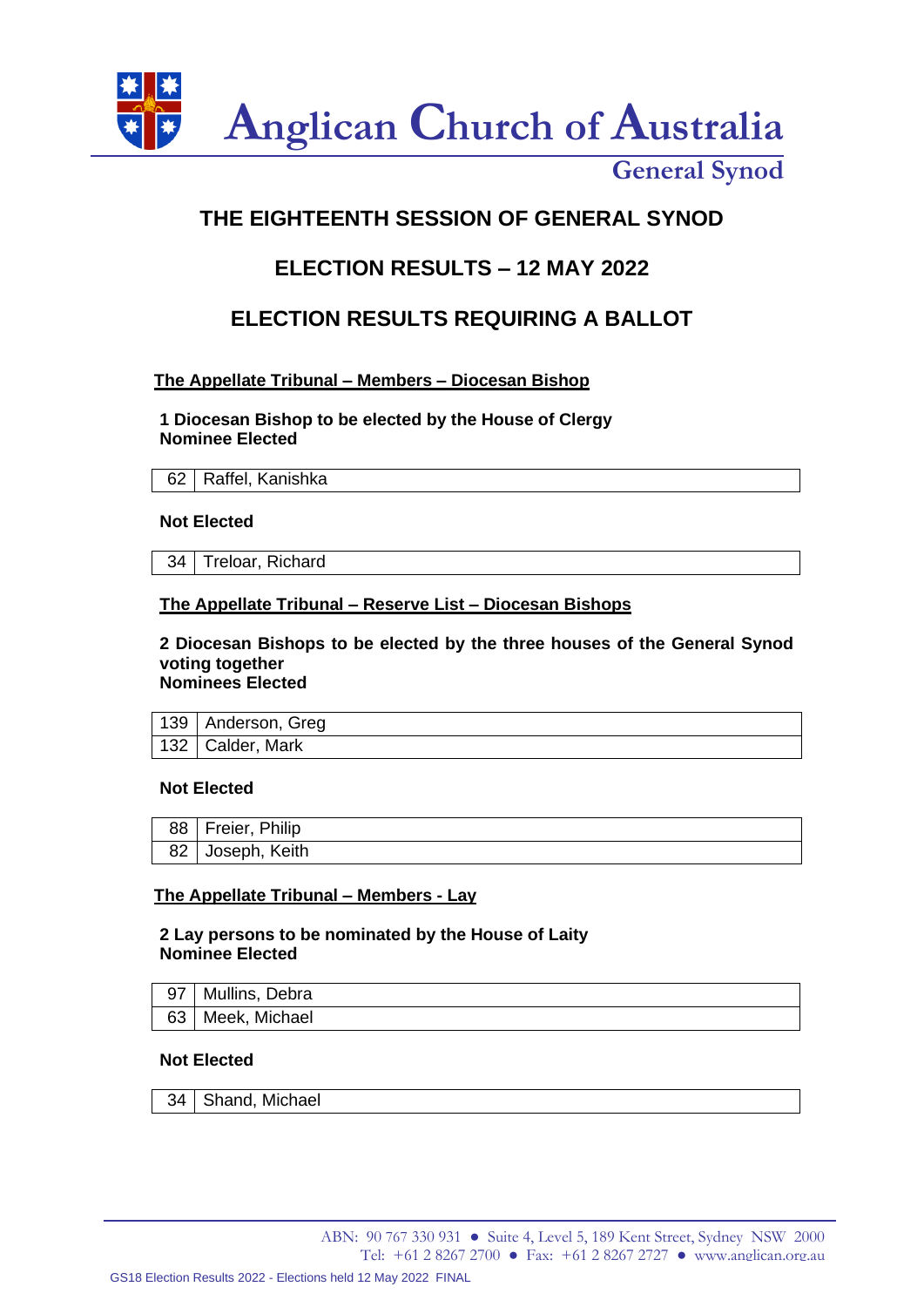### **The Appellate Tribunal – Reserve List – Members of laity**

#### **2 Members of the laity qualified to be lay members of the Appellate Tribunal to be elected by the three houses of the General Synod voting together**

| 141   Huang, Seak-King |
|------------------------|
| 135   Easton, Michael  |

#### **Not Elected**

| 91 | Mills, Audrey        |
|----|----------------------|
|    | 60   Lapthorn, Kevin |

#### **Panel for the Special Tribunal - Priest**

**1 Priest of seven years standing to be elected by the General Synod voting together**

141 | Schmidt, Andrew

**Not Elected**

78 Morris, Lucy

Anne Hywood Date: 12/05/2022